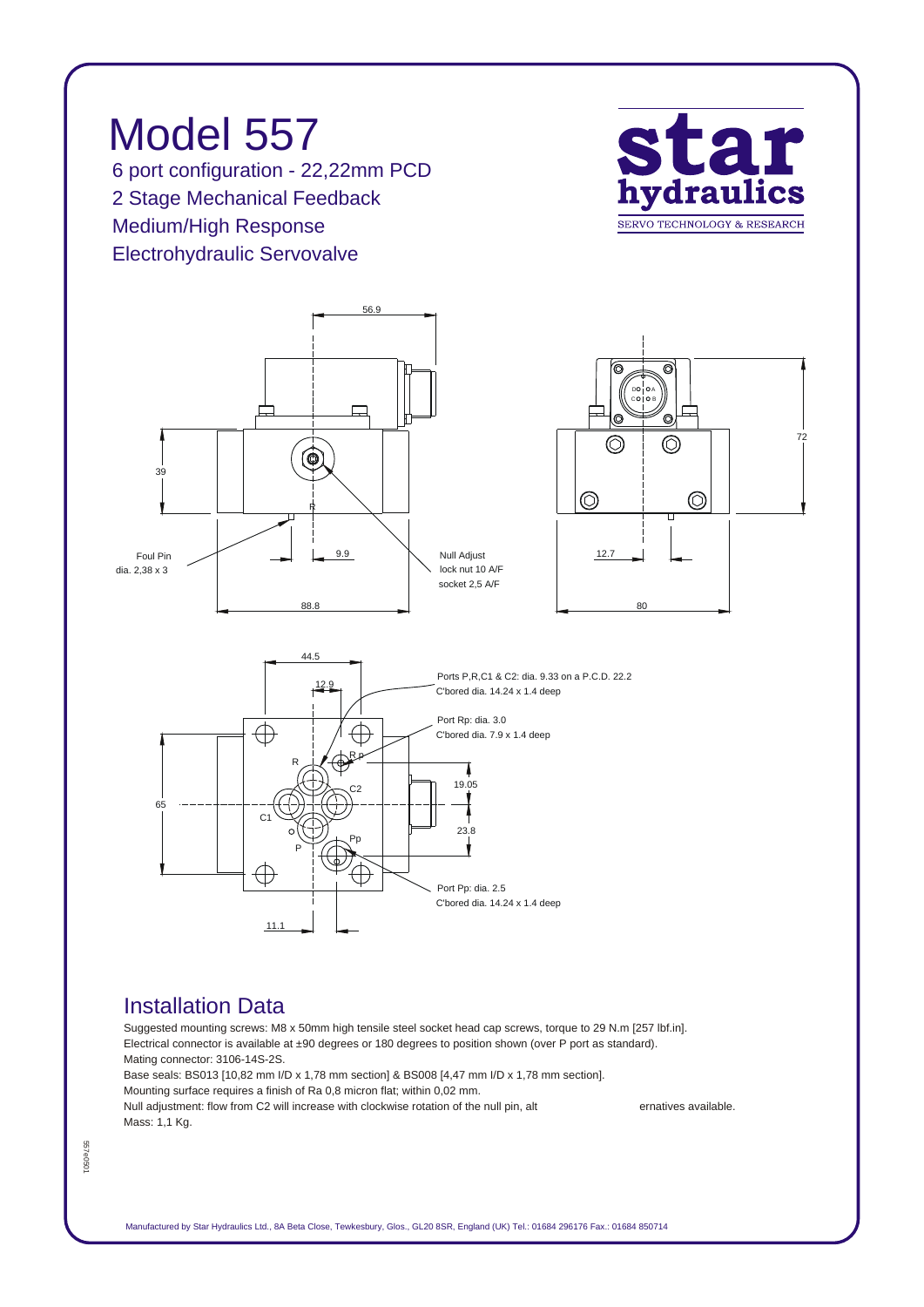## *Technical Specification*

| Threshold                                                                 | < 0.5% without dither                                                     |
|---------------------------------------------------------------------------|---------------------------------------------------------------------------|
| <b>Hysteresis</b>                                                         | < 3,0% without dither                                                     |
| Null bias                                                                 | $< 2.0\%$                                                                 |
| Null shift with<br>40°C temperature change<br>80% to 110% pressure change | $< 2.0\%$<br>$< 2.0\%$                                                    |
| Pressure gain                                                             | >30% supply pressure for 1% rated input signal,<br>can be as high as 100% |
| Supply pressure<br>minimum recommended<br>maximum continuous              | 15 bar<br>210 bar (standard)<br>315 bar (consult factory)                 |
| Proof pressure<br>at pressure port<br>at return port                      | 150% max supply pressure<br>100% max supply pressure                      |
| Burst pressure return port open                                           | 250% max supply pressure                                                  |
| External leakage                                                          | zero                                                                      |
| Operating temperature range                                               | -20 $^{\circ}$ C to +130 $^{\circ}$ C                                     |
| Fluid                                                                     | Petroleum based mineral oil<br>10 to 110 cSt at 38°C                      |
| Seal material                                                             | Fluorocarbon<br>other materials on request                                |
| Supply filtration recommended                                             | 15 micron absolute or better (Beta 15 > 75)                               |



*The nominal rated flow of a servovalve is the load flow under conditions of 100% electrical input and 70 bar total valve pressure drop. The load flow pressure characteristic closely approximates the theoretical square-root relationship of a sharp edged orifice (figure 1).*

*The flow tolerance for standard servovalves is ±10% of the nominal rated flow at ±100% input signal. Flow gain at null is determined by the relationship of the spool and bushing metering edges and may vary with standard production toleran ces, flow gain in the region of ±5% rated current from null may range from 50% to 200% of the nominal flow gain (figure 2).*

*The null leakage comprises of both pilot stage flow (tare leakage) and the second stage null leakage (table 1).*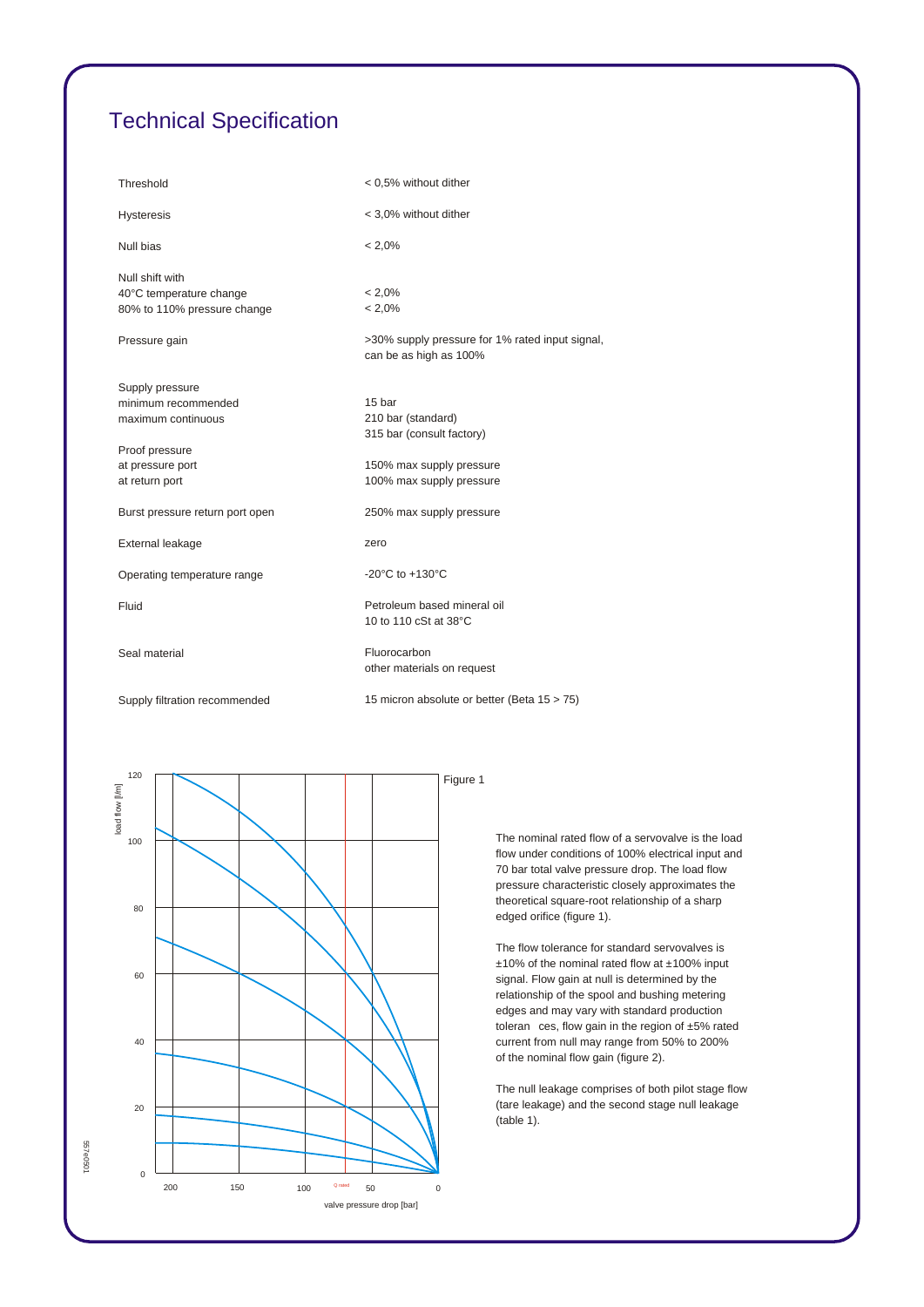

| Nominal flow ratings<br>at 70 bar differential<br>$[$ l/min $]$ | Null leakage<br>140 bar supply<br>[1/min] |
|-----------------------------------------------------------------|-------------------------------------------|
| 4                                                               | 1,0                                       |
| 10                                                              | 1,2                                       |
| 20                                                              | 1,6                                       |
| 40                                                              | 1,6                                       |
| 60                                                              | 1,6                                       |
| 75                                                              | 1,6                                       |

## *Electrical Characteristics*

| Coil Specification                           |                                 |                          | Series                           |                          | Parallel                         |  |
|----------------------------------------------|---------------------------------|--------------------------|----------------------------------|--------------------------|----------------------------------|--|
| Differential<br><b>Rated Current</b><br>[mA] | Resistance<br>per coil<br>[ohm] | Rated<br>Current<br>[mA] | Effective<br>Resistance<br>[ohm] | Rated<br>Current<br>[mA] | Effective<br>Resistance<br>[ohm] |  |
| 10                                           | 1000                            | 5                        | 2000                             | 10                       | 500                              |  |
| 15                                           | 200                             | 7,5                      | 400                              | 15                       | 100                              |  |
| 20                                           | 1200                            | 10                       | 2400                             | 20                       | 600                              |  |
| 30                                           | 300                             | 15                       | 600                              | 30                       | 150                              |  |
| 30                                           | 800                             | 15                       | 1600                             | 30                       | 400                              |  |
| 40                                           | 80                              | 20                       | 160                              | 40                       | 40                               |  |
| 60                                           | 40                              | 30                       | 80                               | 60                       | 20                               |  |
| 80                                           | 22                              | 40                       | 44                               | 80                       | 11                               |  |
| 100                                          | 27                              | 50                       | 54                               | 100                      | 13,5                             |  |
| 200                                          | 22                              | 100                      | 44                               | 200                      | 11                               |  |
| 400                                          | 22                              | 200                      | 44                               | 400                      | 11                               |  |

*Coil ratings are specified in terms of the differential rated current [mA] and the resistance per coil [ohm]*

*External connections for standard polarity (flow out of C2) are:- Parallel coil configuration: link A to C & B to D : A & C +ve, B & D -ve Series coil configuration: B & C linked : A +ve, D -ve*